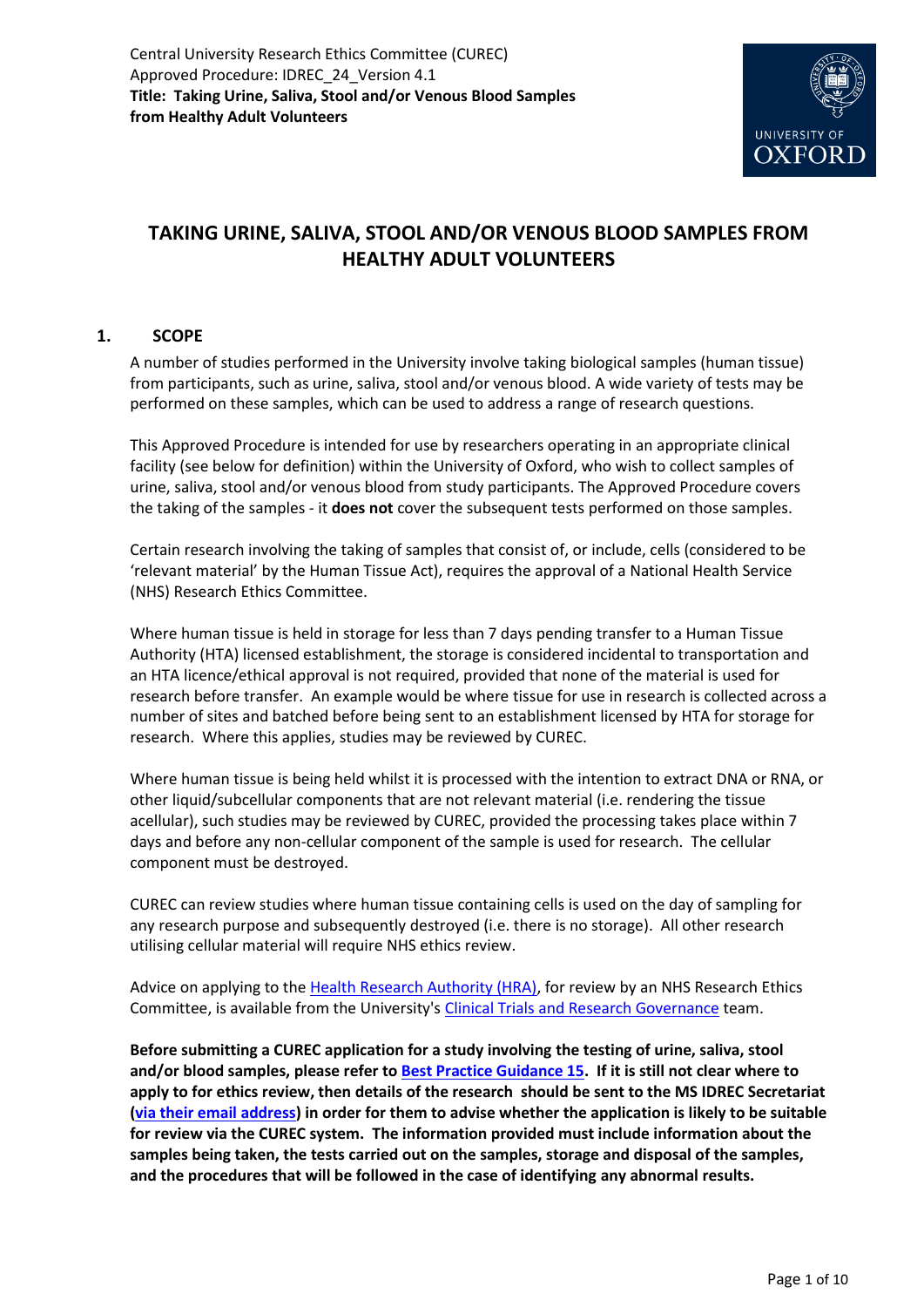This Approved Procedure does not cover the administration of any drug (or other substance) intravenously, intramuscularly or sub-cutaneously.

This Approved Procedure is intended for use when the following criteria are met (n.b. the CUREC application must explicitly demonstrate how these criteria are met):

- The study involves healthy adults (over the age of 18 and not recruited via the NHS) who are able to provide informed consent. Where blood samples will be taken, a maximum of 50ml of peripheral venous blood will be taken from the ante-cubital fossa, lower arm or back of the hand by a member of staff trained in phlebotomy
- Where blood is taken, this is done in an appropriate clinical facility
- Where the biological samples are rendered acellular prior to use in research (unless the cellular samples are used and destroyed on the day of sampling).
- Staff involved in the collection, handling, transport or storage of biological samples have received appropriate training (training may be provided as part of professional training or specific courses within the University, see the [University's biosafety training](https://safety.admin.ox.ac.uk/training-a-z#widget-id-1530851)).

### **2. PHLEBOTOMY**

**2.1 Persons drawing blood via venepuncture must perform the procedure as per th[e World Health](https://www.who.int/infection-prevention/tools/injections/drawing_blood_best/en/)  [Organisation \(WHO\) guidelines on drawing blood.](https://www.who.int/infection-prevention/tools/injections/drawing_blood_best/en/)**

#### **2.2 Appropriate Clinical Facilities for Phlebotomy**

Appropriate clinical facilities contain the required levels of equipment, staff and services to safely perform phlebotomy. Specifically this includes:

#### Equipment

Tourniquet, latex/nitrile gloves, vacutainers, sterile needles including butterfly needles, cotton wool, alcohol wipes, plasters, clean equipment trays and medical tape. The facility must have an appropriately private clinical room with clean, wipeable surfaces, in which phlebotomy can be performed and which contains a comfortable chair or bed for participants with a cushion/pillow/arm brace to support participants' arms while blood is being drawn. Lastly, basic facilities for dealing with participants who faint (or feel faint) during phlebotomy should be provided—somewhere they can lie down (with their legs raised if necessary) and equipment for monitoring blood pressure.

#### Staff

Phlebotomy will be performed by a trained member of staff. There must always be one other staff member within the building (who is readily contactable) when phlebotomy is performed.

#### Services

An appropriate sharps disposal service must be in place (i.e. there should be sharps disposal bins that are regularly checked and safely disposed of). The facility must have a needle stick policy in place, which includes a clear statement about who to contact in the event of a needle stick injury. There must also be an appropriate laboratory for processing the blood samples, or an established safe system for transporting the samples to such a laboratory.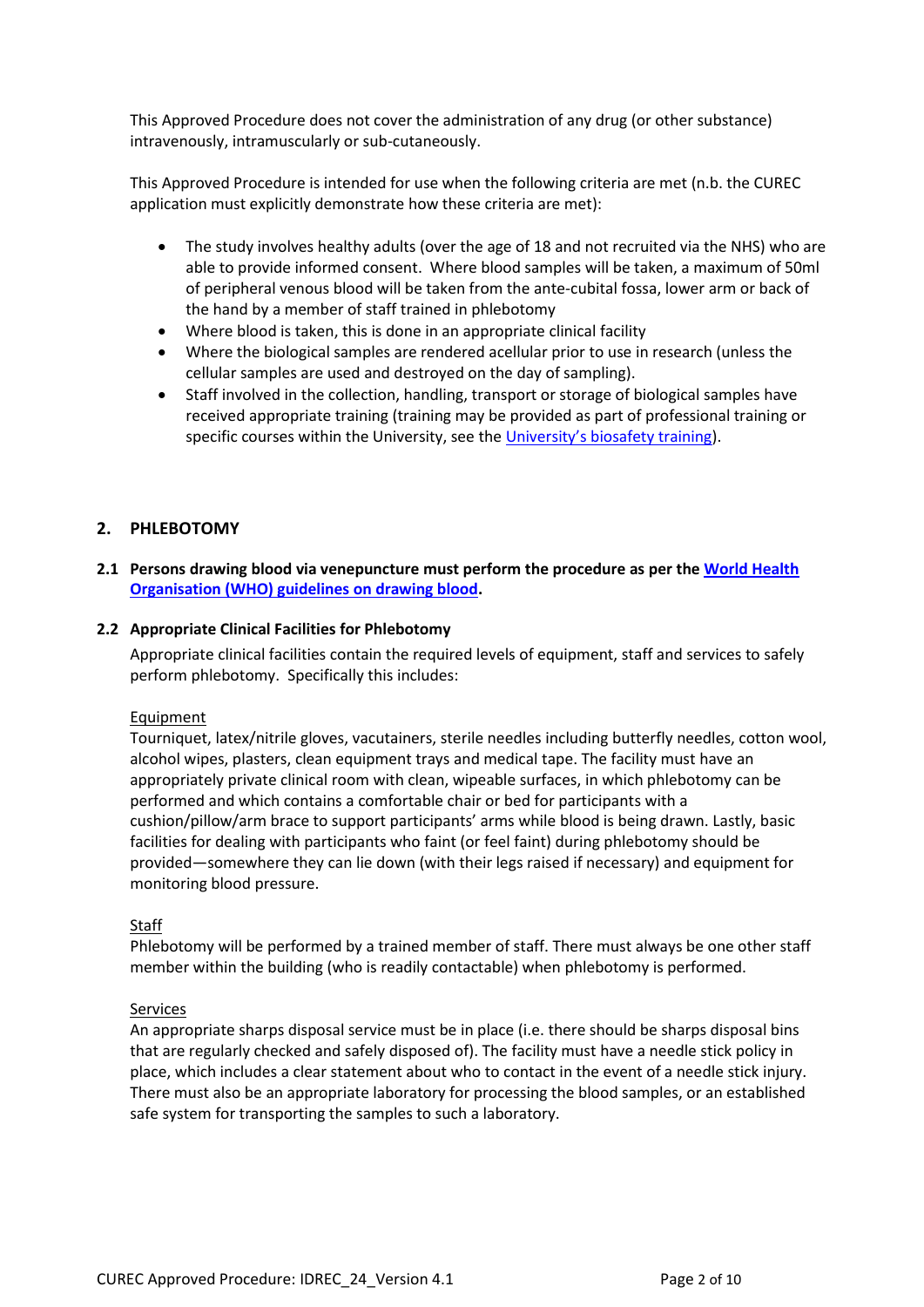### **2.3 Cannulation**

Where several blood samples will need to be taken over a period of time, it may be preferable to insert a venuous cannula. This will reduce the potential stress and discomfort associated with multiple sampling. Note that cannulation is considered a medical procedure and may only be conducted by, or under the close supervision of, a medically qualified practitioner. The cannula is introduced into the vein by a needle (similar to blood drawing), which is subsequently removed while the small plastic [cannula](https://en.wikipedia.org/wiki/Cannula) remains in place. The cannula is then fixed by taping it to the patient's skin or using an adhesive dressing. To maintain patency a sterile saline infusion / flush should be used. Flushing is not normally required before initial use, but would be conducted before each sample is collected, and the initial subsequent sample discarded to avoid contamination.

### **2.4 Collection of Urine, Stool and/or Saliva Samples**

Saliva samples may be either taken by a trained researcher, or the participant is sent full instructions together with a saliva collection kit. Stool and Urine samples should be taken only by the participant.

Urine, stool and/or saliva samples will be collected by the participant following explanation of the collection process by a researcher. Appropriate equipment must be provided to participants (i.e. sealable containers for stool/urine samples or saliva collection tubes for saliva samples). Samples may be taken at the research site or elsewhere (e.g. the participant's home) as required by the study. In studies involving the transport of samples (e.g. from the participant's home to the research site), it is the Principal Investigator's responsibility to ensure that this is done in line with regulations for the transport of hazardous materials [\(University courses covering this topic](https://safety.admin.ox.ac.uk/training-a-z#widget-id-1530851) are provided).

### **3. TRAINING OF RESEARCH STAFF**

It is the responsibility of the study Principal Investigator to ensure that all researchers involved in collecting samples have been adequately trained in the procedures used to collect, handle, transport, store and analyse samples. Researchers who will take blood must have completed formal training in phlebotomy. This may have been during broader clinical training (e.g. doctors, nurses, trained phlebotomists) or, for non-clinical staff, the phlebotomy training course provided by various NHS Trusts or external agencies. As some of these courses involve training on mannequins, staff who complete them must only take blood from participants under direct clinical supervision until a fully trained clinician (i.e. doctor, nurse, phlebotomist) is satisfied that they may perform the procedure safely on their own. As participants may sometimes faint before, during or after the taking of blood, at least one member of staff (present in the building) must be trained in basic life support. Lastly, all staff performing phlebotomy must have evidence of Hepatitis B immunity following immunisation and be fully up to date with the standard vaccination schedule, including tetanus.

### **4. METHODS FOR RECRUITING PARTICIPANTS**

Methods for recruitment/sampling will depend on the study.

### **5. INFORMATION PROVIDED TO PARTICIPANTS**

Participants should be fully informed of all procedures involved in the research study. For studies involving the taking of biological samples the Participant Information Sheet should describe the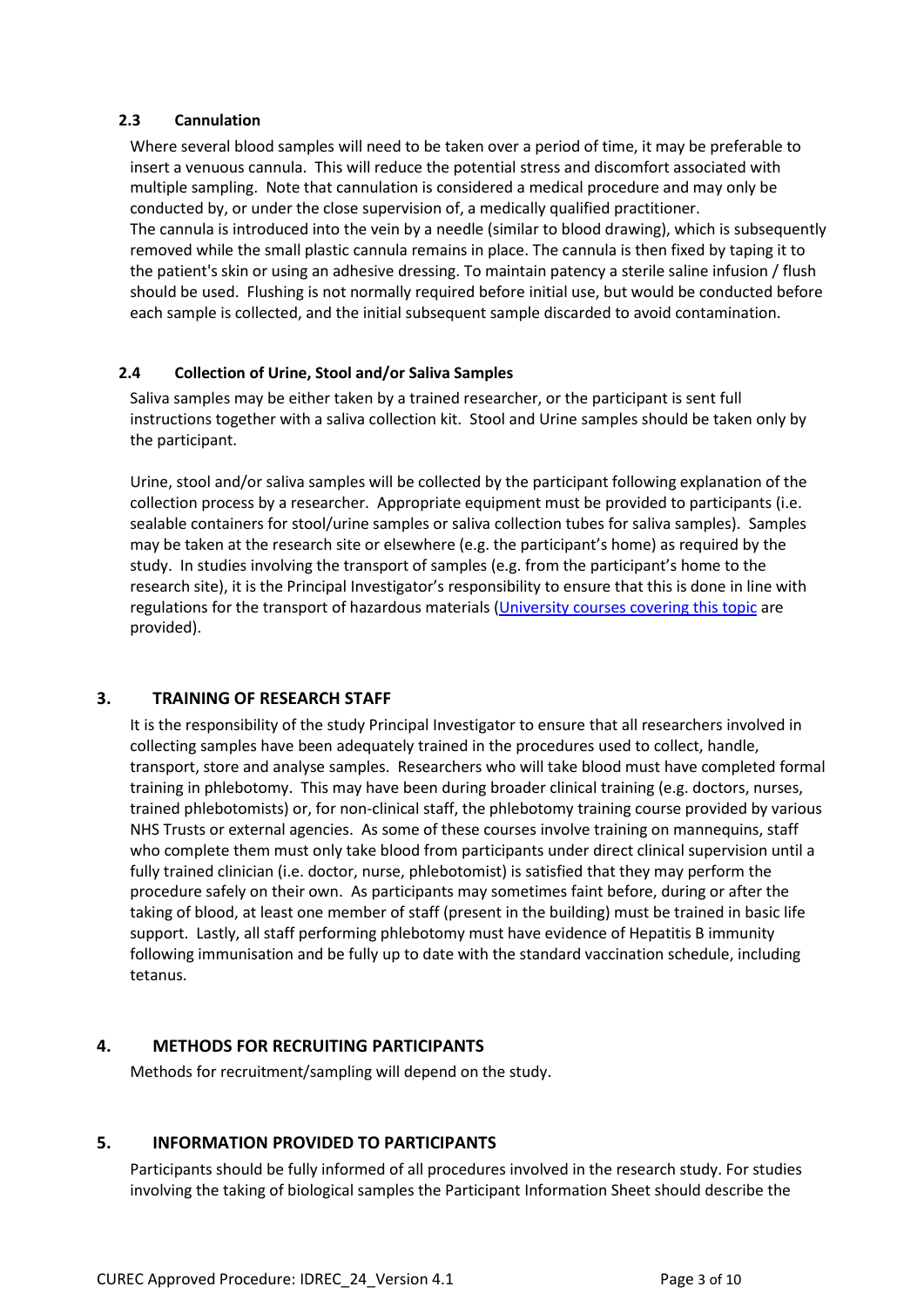number and timing of the samples as well as a brief description of the reason for the sample(s). For blood samples, the volume to be taken must be stated, ideally in terms of mL and spoonfuls (5mL = 1 teaspoon; 15mL = 1 tablespoon). The PIS should also contain information about what will be done with the samples (i.e. whether they will be stored for any length of time, when they will be destroyed). The information sheet must include a statement to say what process would be followed, should a clinically significant abnormal result be identified in the course of the research. Lastly, for studies involving phlebotomy, the Information Sheet must contain a brief section on the possible risks, most commonly fainting, pain and bruising.

The Information Sheet is written in simple but non-patronising language. Most word-processing packages provide readability statistics for a document, and one should aim for a 12-year-old (Year 7) reading level for adults.

Please refer to, and use, the **Information Sheet associated with this Approved Procedure.**

### **6. CONSENT OF PARTICIPANTS**

Written consent will be obtained from all participants using the **Consent Form associated with this Approved Procedure,** which includes explicit consent for the taking, storing and testing of the samples.

Please also see CUREC's [guidance on the informed consent process.](http://researchsupport.admin.ox.ac.uk/governance/ethics/resources/consent)

### **7. FINANCIAL AND OTHER REWARDS TO PARTICIPANTS**

Participants may be reimbursed for their time and travel expenses either through payment or vouchers. Researchers should be sensitive to the ethical issues surrounding offering of excessive inducements to participate in research. However it is equally unethical to fail to reimburse participants adequately for their effort and time. Adverts will inform participants that they will be reimbursed for their time and expenses but the amount of reimbursement will not be revealed until potential participants contact the research team.

# **8. POTENTIAL RISKS TO PARTICIPANTS/RESEARCHERS/OTHERS AND WHAT WILL BE DONE TO MINIMISE THEM**

#### **8.1 Risks to participants**

Common risks associated with phlebotomy are pain during the procedure and bruising (with associated pain afterwards). These risks will be minimised by ensuring that all staff are fully trained in phlebotomy. Bruising after the event will also be reduced by promptly applying pressure on the puncture site after the needle is withdrawn. All participants will be fully informed about these risks in the Participant Information Sheet.

The worry associated with taking blood may cause some participants to feel unwell or faint before, during or after the procedure. The risk associated with this will be reduced by having an adequately equipped facility for performing the procedure (see above) and having a staff member trained in basic life support.

Although phlebotomy is a very safe procedure, it does create a puncture wound on the skin which may very rarely lead to infection around the puncture site. The risk of infection will be higher where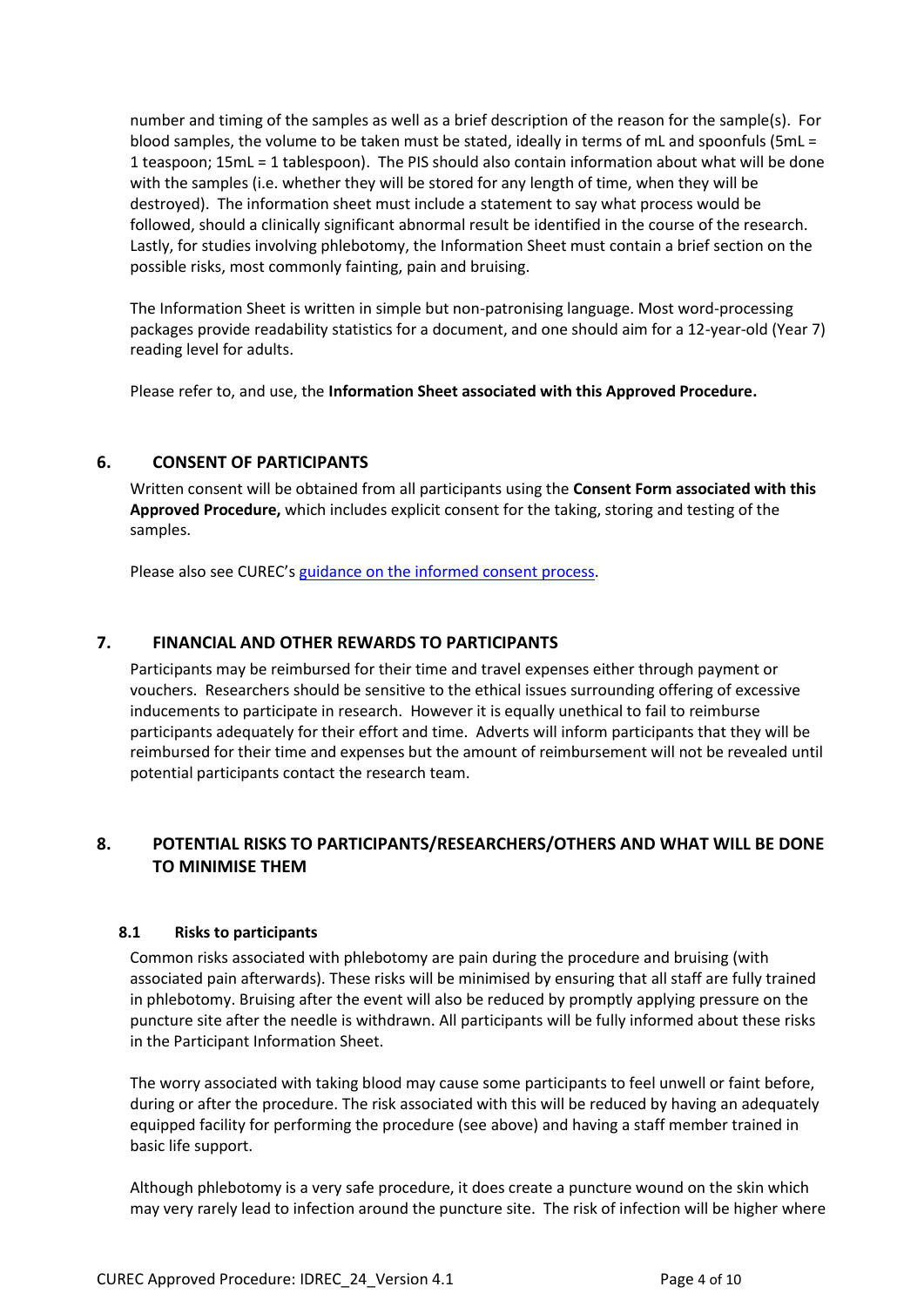participants have been cannulated. Other complications of cannulation include phlebitis (inflammation of the vein), extravasation (leakage into tissue surrounding cannulation site), air embolism (blockage caused by air/gas bubble in the vein), and haemorrhage (bleeding). Risks of any of these occurringwill be minimised by ensuring that all staff are fully trained to undertake the procedures, and that a strict hygiene regime is followed. Where appropriate, participants who are at increased risk of infection will not be recruited. In the event that a participant reports symptoms of an infection (local redness, swelling, pain or discharge of pus) or other complication, they should be referred to their GP or to A&E urgently.

There are no risks to participants in providing saliva samples. For urine and stool samples, the main considerations are to ensure proper hygiene when samples are taken and to sample in a way that minimises embarrassment to participants.

### **8.2 Risk to Researchers/Other Staff**

The risk of exposure to infection is increased in all those involved in the collection, transport, storage or processing of any biological material. This risk will be minimised by ensuring all staff involved in these procedures are adequately trained and that the appropriate equipment and facilities for the safe handling of samples is provided. Projects involving biological samples should undergo a Departmental Risk Assessment.

- Where appropriate, participants should be screened to exclude those who suffer from communicable diseases
- Researchers who handle biological samples should clean hands with disinfectant soap or wipes before and after handling the samples, and wear latex or nitrile gloves at all times when handling samples (not vinyl gloves, as they do not protect against viruses). They should avoid use of sharps
- The cooler will be labelled as containing biological samples
- Samples should be handled in a microbiological safety cabinet, and the working area should be cleaned with 1% Virkon after use
- Storage and waste disposal procedures should be specified on a Risk Assessment form and comply with Departmental Policy.

Taking blood carries a risk of needle stick injury to the phlebotomist, which in turn carries a risk of exposure to blood borne infections. This risk will be minimised by a) ensuring staff are adequately trained in phlebotomy, b) ensuring staff have been vaccinated against, and show immunity to Hepatitis B and c) having a local policy for needle stick injury which describes the process of being assessed for, and receiving, post exposure prophylaxis.

### **8.3 Organisational Risk**

Researchers should be aware that the HTA requires 'relevant material' for research to be held under the governance of either NHS ethical approval or an HTA licence. Use and/or storage of cellular material outside of the terms of the Human Tissue Act will place the University in contravention of the Act. Please refer to CUREC Best Practice Guidance 15 (The use of human tissue samples from healthy volunteers: When and where to apply for ethical review) for full details.

All applicants must specify in their application the full procedures in place for use, storage and destruction of cellular material.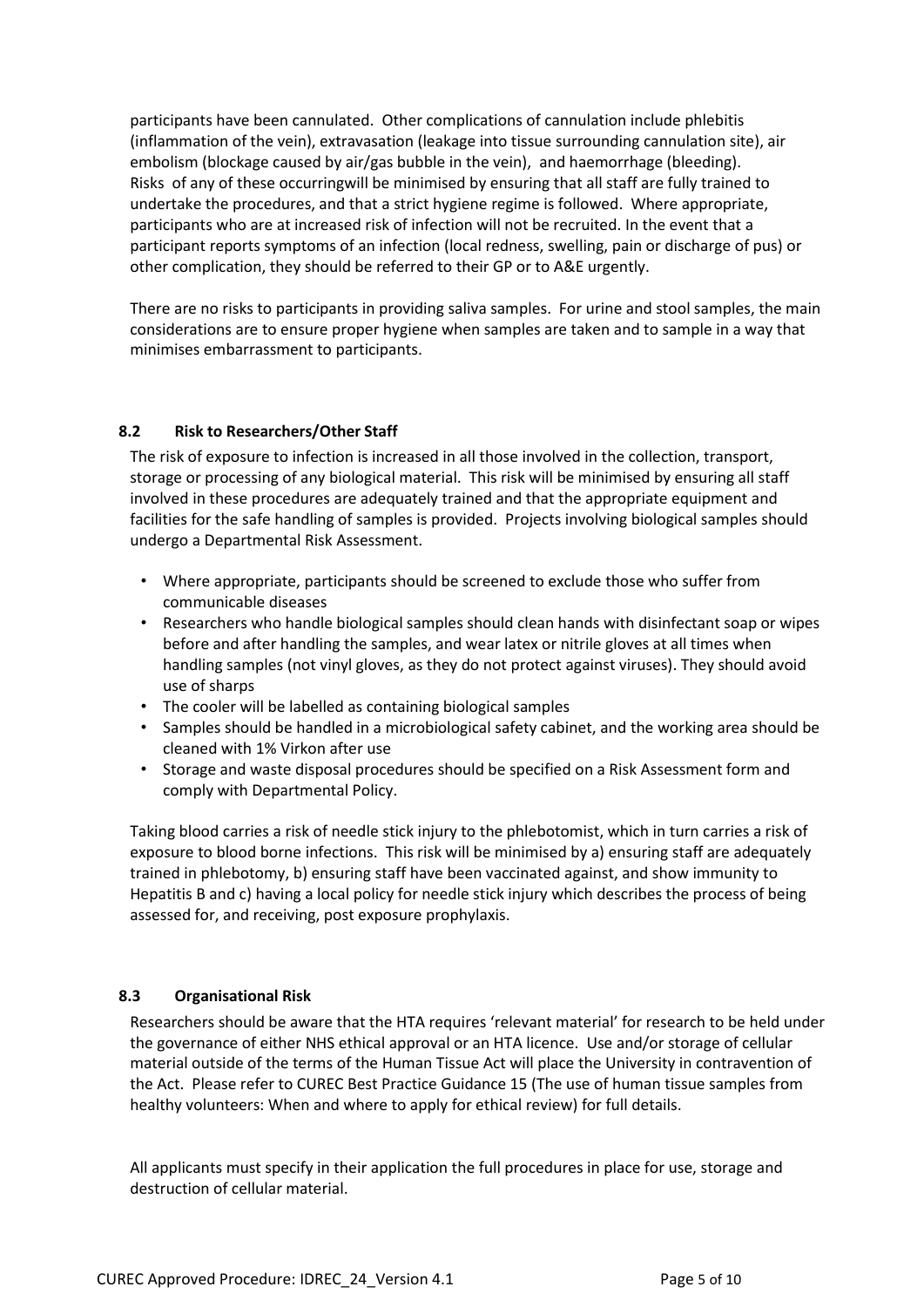### **9. MONITORING AND REPORTING OF ADVERSE OR UNFORSEEN EVENTS**

Adverse or unforeseen events will be reported to the departmental safety officer in the first instance and may be followed up by the University Safety officer if deemed necessary. The Research Ethics Committee will also be notified of such events.

### **10. USE OF STUDY DATA**

Study results may be written up for publication in peer-reviewed scientific journals, presented at scientific conferences (in abstract or presentation formats), submitted as part of course degrees and may form part of grant applications. In all cases, results will be fully anonymised and not contain any data that could be linked to the volunteers. Study data may be entered into anonymised data repositories.

# **11. DUTY OF CARE ISSUES / CONFIDENTIALITY**

Duty of care and confidentiality issues arise largely due to the results of tests on the samples, rather than taking of the samples per se. This approved procedure does not cover issues concerned with the testing of the samples, although it is expected that studies will have in place a system by which the results of the tests performed are reviewed and, where necessary, further investigations or referrals are made. The confidentiality of the results are also expected to be maintained.

### **12. DATA PROTECTION ISSUES**

Data protection issues arise from the tests performed rather than sampling procedures. The CUREC guidance on data protection should be followed.

### **13. FURTHER INFORMATION**

[WHO guidelines on drawing blood](http://whqlibdoc.who.int/publications/2010/9789241599221_eng.pdf)

[CUREC Best Practice Guidance 15](http://researchsupport.admin.ox.ac.uk/governance/ethics/resources/bpg) – "The use of human tissue samples from healthy volunteers: When and where to apply for ethical review"

### **14. CHANGE HISTORY**

| Version<br>No. | <b>Significant Changes</b>                                                                                                                                                                           | Previous Version No. |
|----------------|------------------------------------------------------------------------------------------------------------------------------------------------------------------------------------------------------|----------------------|
| 1.0            | Incorporates reference to the University Safeguarding Code of<br>Practice and related requirements. Retitled `Approved<br>Procedure' (previously 'Protocol'). Approved by CUREC, 19<br>November 2015 | N/A                  |
| 2.0            | Expanded to include urine and saliva samples in addition to<br>venous blood                                                                                                                          | 1.0                  |
| 2.1            | Section 1 – minor changes to clarify HTA requirements                                                                                                                                                | 2.0                  |
| 2.2            | Updated hyperlinks for new CUREC website                                                                                                                                                             | 2.1                  |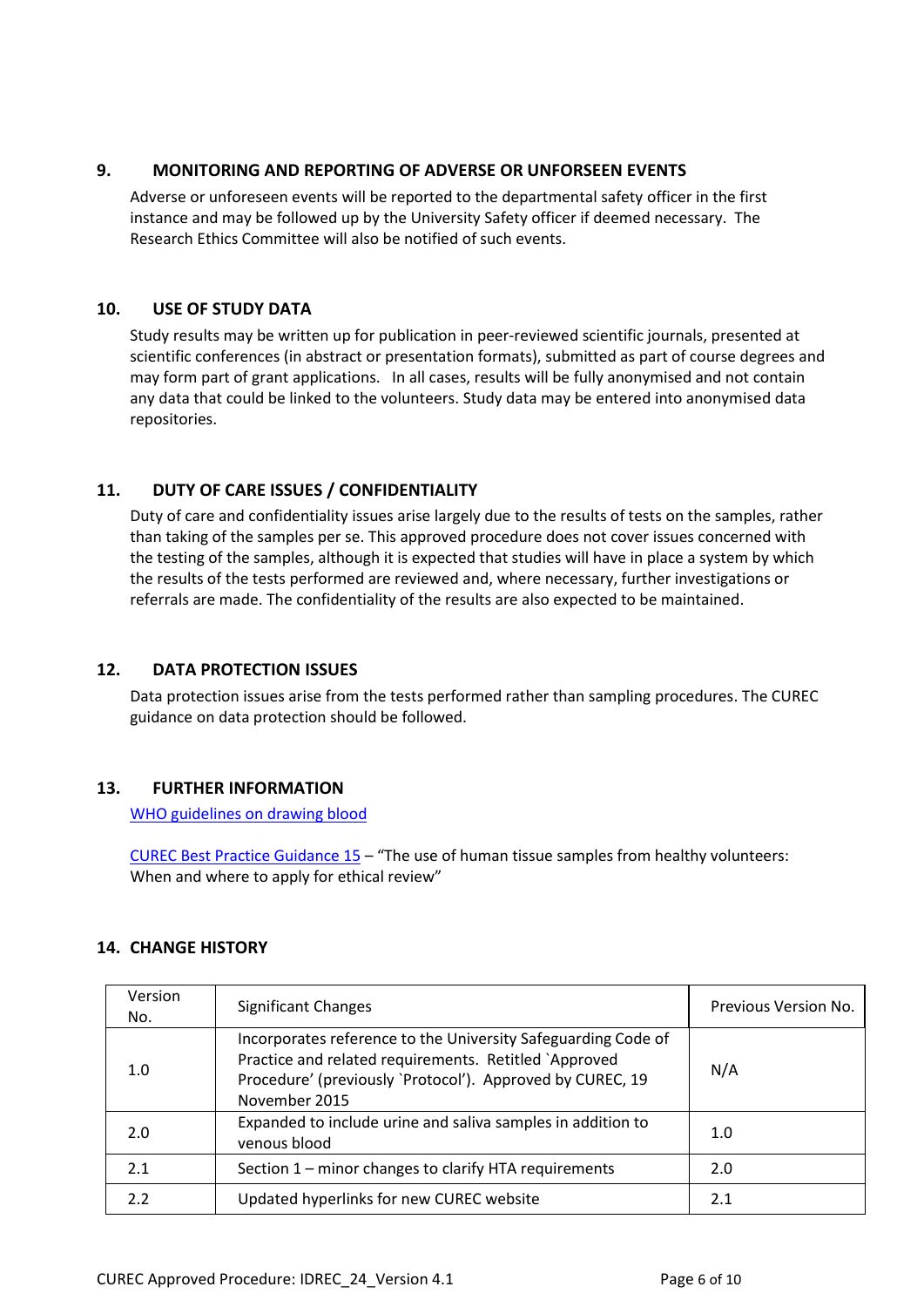| Version<br>No. | <b>Significant Changes</b>                                                                                                                                                                                                                                                                            | Previous Version No. |
|----------------|-------------------------------------------------------------------------------------------------------------------------------------------------------------------------------------------------------------------------------------------------------------------------------------------------------|----------------------|
| 3.0            | Scope expanded to include stool samples<br>Incorporation of text from the retired Best Practice Guidance<br>12                                                                                                                                                                                        | 2.2                  |
| 4.0            | Addition of the procedure for venous cannulation<br>Removal of example statements for the PIS and Consent form,<br>referring instead to the templates for these documents<br>Update of sections 6 and 9 to replace reference to guidelines<br>with specific text<br>General administrative amendments | 3.0                  |
| 4.1            | Updated to improve accessibility                                                                                                                                                                                                                                                                      | 4.1                  |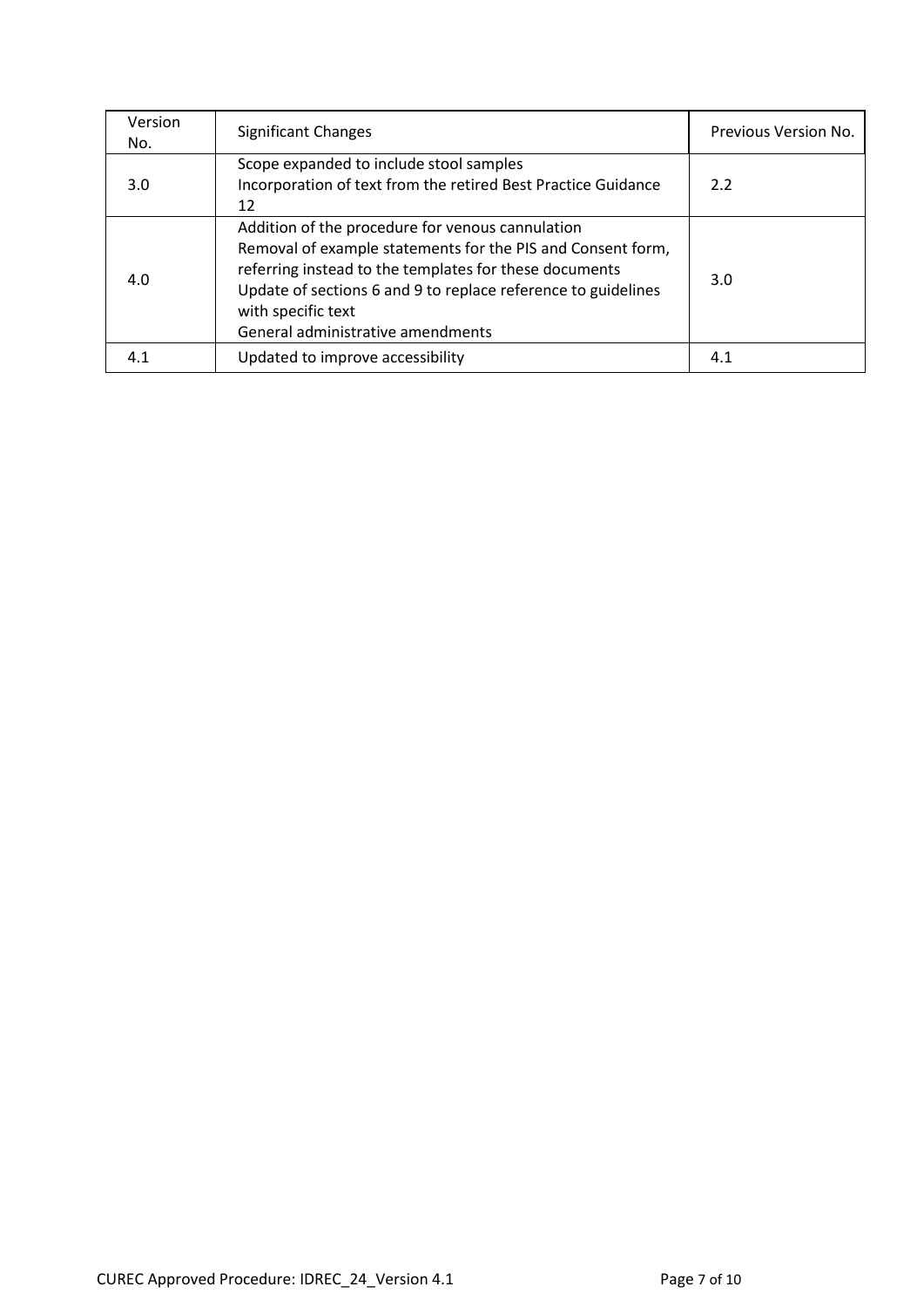### **APPENDIX A: HOW TO COLLECT A URINE SAMPLE**

The researcher will give you a container and explain to you how to collect the urine sample.

You can collect a urine sample at any time of day. Urine is more concentrated the first time you urinate in the morning, so if you collect this sample it may give better test results. However, this isn't usually necessary unless the researcher tells you to.

To collect a clean urine sample:

- wash your hands
- males should wash their penis
- females should wash their genitals, including between the labia (lips around the entrance to the vagina)
- start to urinate but don't collect the first part of urine that comes out
- collect a sample of urine 'mid-stream' (see below) in a sterile screw-top container
- screw the lid of the container shut
- label the container with your name, date of birth and the date
- wash your hands thoroughly

If the researcher gives you any other instructions, you should also follow these.

#### What is a mid-stream urine sample?

A mid-stream urine sample means that you don't collect the first part of urine that comes out or the last part. This reduces the risk of the sample being contaminated with bacteria from your hands or the skin around the urethra (tube that carries urine out of the body).

#### Storing a urine sample until you hand it in

If you can't hand your urine sample in within an hour, you should keep it in the fridge at around 4C (39F). Put the container of urine in a sealed plastic bag first. If the urine sample isn't kept in a fridge, the bacteria in it can multiply. This may affect the test results.

Ideally, your urine sample needs to be handed in and sent for testing within four hours. However, the researcher may still be able to use it after this time if it's been kept refrigerated.

If you can't hand your urine sample in immediately, find out how long it can be kept in the fridge. The researcher who requested the test will be able to tell you.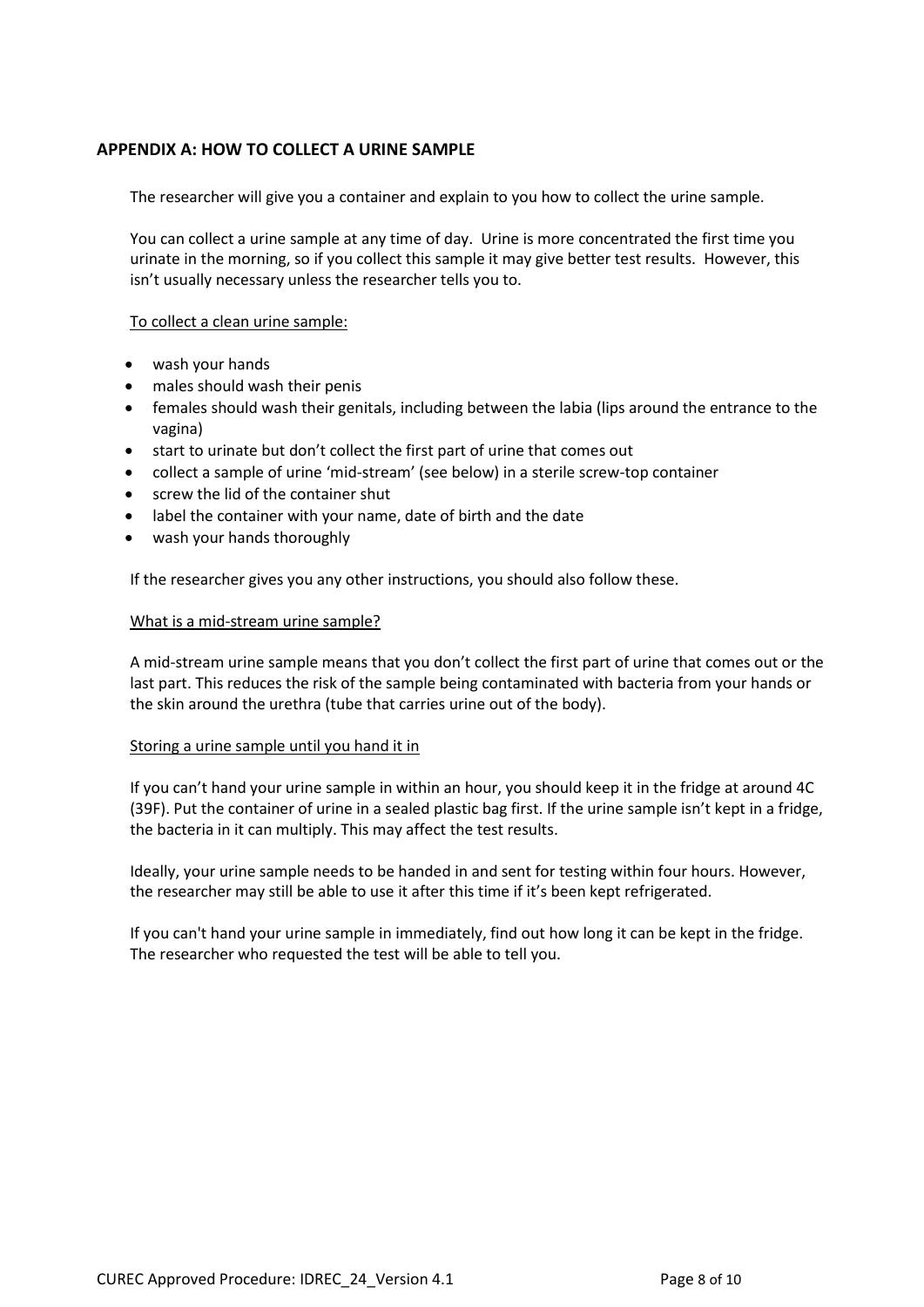### **APPENDIX B: HOW TO PROVIDE A STOOL SAMPLE (POSTAL PARTICIPANTS)**

Kit contents: cardboard kidney dish, nitrile gloves, specimen tube, Royal Mail SafeBox. You will also need: a plastic carrier bag for disposal.

*Please provide a sample from the first bowel movement of the day. Please avoid contaminating your stool sample with urine: urinate before collecting the stool sample.*

- 1) Place the cardboard dish in the toilet bowl (or in your child's potty). Use the toilet normally, so your stool falls into the dish.
- 2) Put on the gloves and remove the dish from the toilet bowl. Use the small spoon attachment on the lid of the specimen tube to remove a small sample from the middle of the stool. A heaped spoonful of stool is sufficient. Place the stool in the specimen tube and close the lid tightly.
- 3) Flush the remaining stool down the toilet. Place the dish and the gloves in a plastic carrier bag, tie it securely and dispose of the bag with your normal household waste.
- 4) Following the instructions on the SafeBox, wrap the sheet of absorbent material around the specimen tube and seal the wrapped tube in the plastic zip-lock bag.
- 5) Wash your hands thoroughly with warm water and soap; pat dry.
- 6) Put the zip-lock bag into the SafeBox. Fold your completed questionnaire and signed consent form and put them into the SafeBox, then follow the instructions to seal the package. Post the SafeBox in any post box (you do not need to add any stamps). If you will not be able to post the SafeBox within two hours of taking the sample, please refrigerate it until you can post it. If you do not want to put the sample in your refrigerator, fill an unwanted cardboard or plastic tub with ice cubes, put the sample inside and store in a cool place.